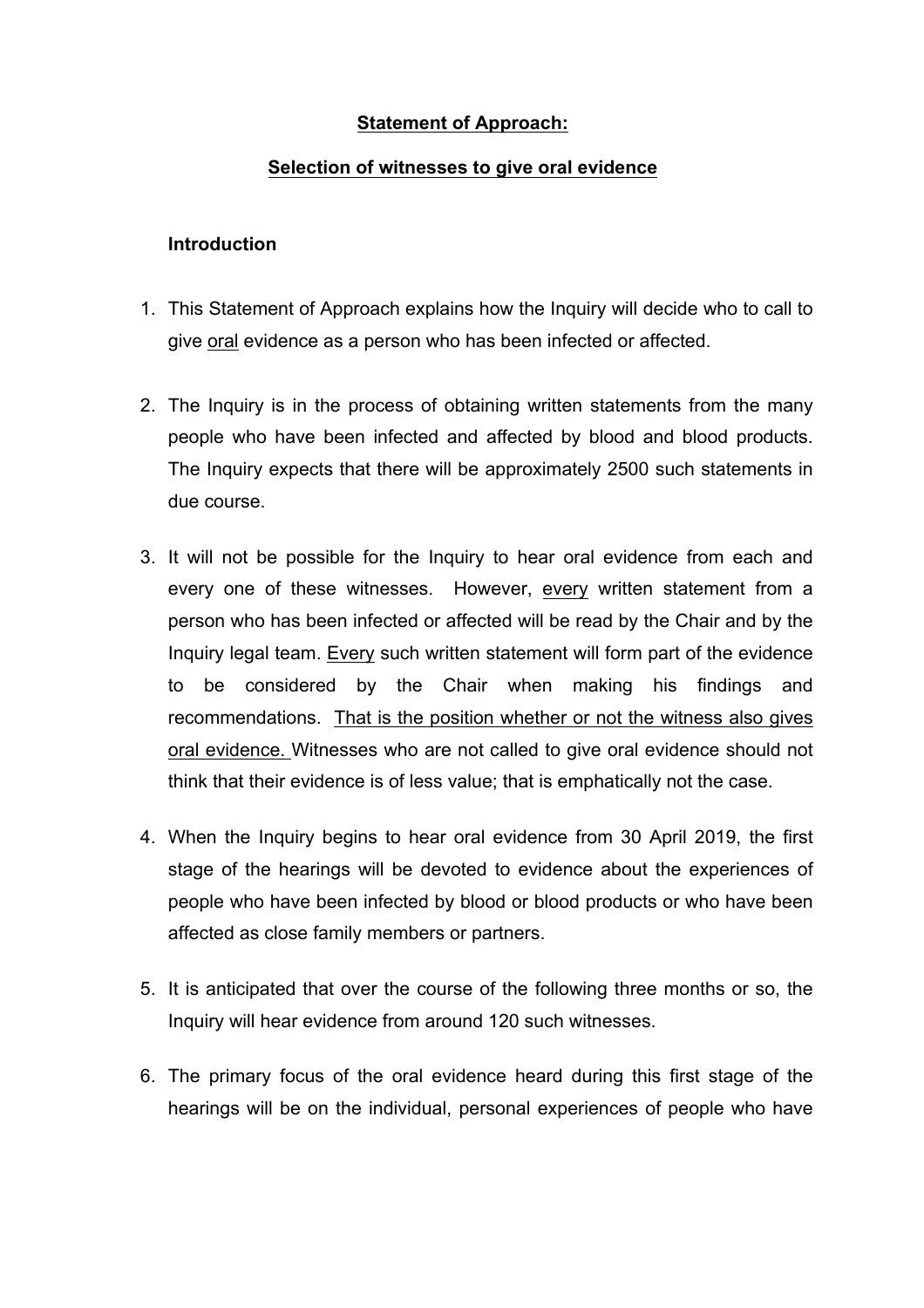been infected and affected, the circumstances in which they (or someone close to them) was infected, and the impact upon them of their experiences.<sup>1</sup>

- 7. The Inquiry expects that there will be further opportunities for people infected or affected to provide oral evidence during later stages of the Inquiry as follows:
	- a. The hearings which will follow this first stage are likely to be structured around different aspects of the Terms of Reference. The Inquiry is keen to include the oral testimony of people who have been infected or affected in these hearings, where it is appropriate and proportionate to do so. For example, during the stage of the Inquiry's hearings which focus on consent, communication and information-sharing (Terms of Reference 6 and 7), or on the schemes for financial assistance (Terms of Reference 8), the Inquiry may wish to call a small number of people infected or affected whose evidence is particularly relevant to those issues.
	- b. Towards the end of the Inquiry's public hearings, there will be a further opportunity for people infected or affected to give oral evidence (it may be possible to hear from approximately 100 or so such witnesses during this final stage). It is likely that this will be by inviting witnesses to give their evidence by participating in a number of small panels, to discuss where their experiences coincide or differ.

## **Selection of witnesses to give oral evidence**

8. In deciding which witnesses to call to give oral evidence during the first stage of the hearings, the Inquiry's key focus will be the extent to which the oral evidence will assist the Inquiry in fulfilling its Terms of Reference. The

 $<sup>1</sup>$  The Inquiry is aware that there are people who, through campaigning, research and other activities</sup> over many years, have acquired a substantial knowledge of the wider issues that are being investigated by the Inquiry. That knowledge is highly valued by the Inquiry and the Inquiry's investigative team is keen to work with witnesses in this position. Because the emphasis during the first stage of the hearings is on the personal experiences of people who have been infected and affected, however, witnesses who are called at this point are unlikely to be asked detailed questions about their wider knowledge of the issues under investigation.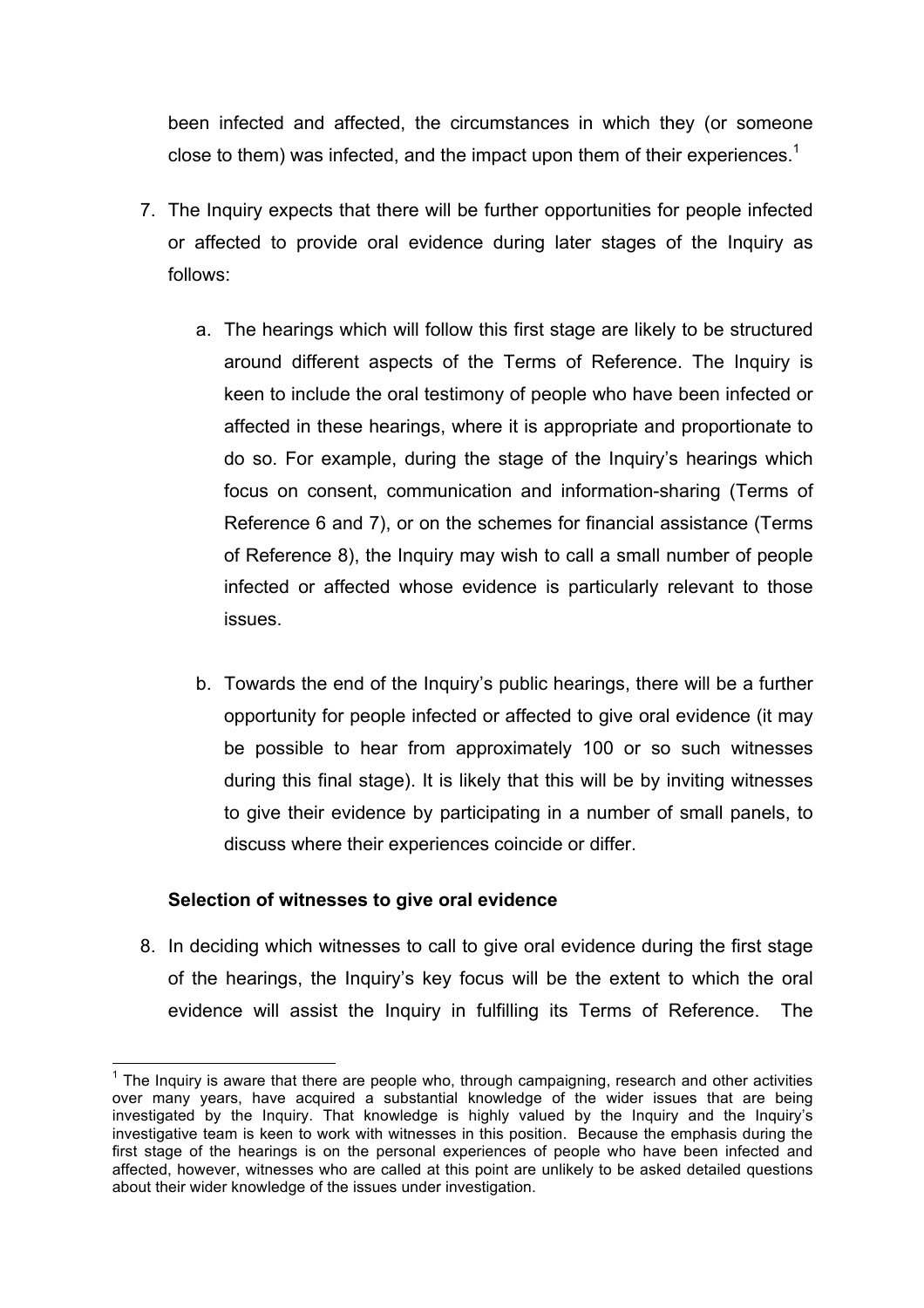principal considerations to which the Inquiry is likely to have regard are (in no particular order) as follows:

- a. Geographical diversity (including the desirability of hearing witnesses from the four constituent parts of the UK).
- b. The desirability of hearing both from witnesses who were infected in consequence of blood transfusions and from witnesses who were infected in consequence of the use of blood products for the treatment of haemophilia or other bleeding disorders.
- c. Insofar as people with haemophilia who were infected through blood products are concerned, the desirability:
	- i. of ensuring that the Inquiry hears from witnesses with mild, moderate and severe haemophilia and those who were referred to as Previously Untreated Patients (PUPS);
	- ii. of hearing about the experiences and circumstances of people who were infected as children as well as those infected as adults; and
- d. of hearing from witnesses whose treatment covers the main haemophilia centres across the UK
- e. Insofar as those suffering from other bleeding disorders or immune deficiencies are concerned, the desirability of calling evidence which covers the range of conditions, severities and treatment centres.
- f. Insofar as people who were infected via transfusion are concerned, the desirability of hearing evidence which covers a range of different experiences – such as transfusion during/following childbirth, transfusion as an emergency treatment and those (e.g. people with thalassemia or sickle cell anaemia) who received frequent and routine transfusions.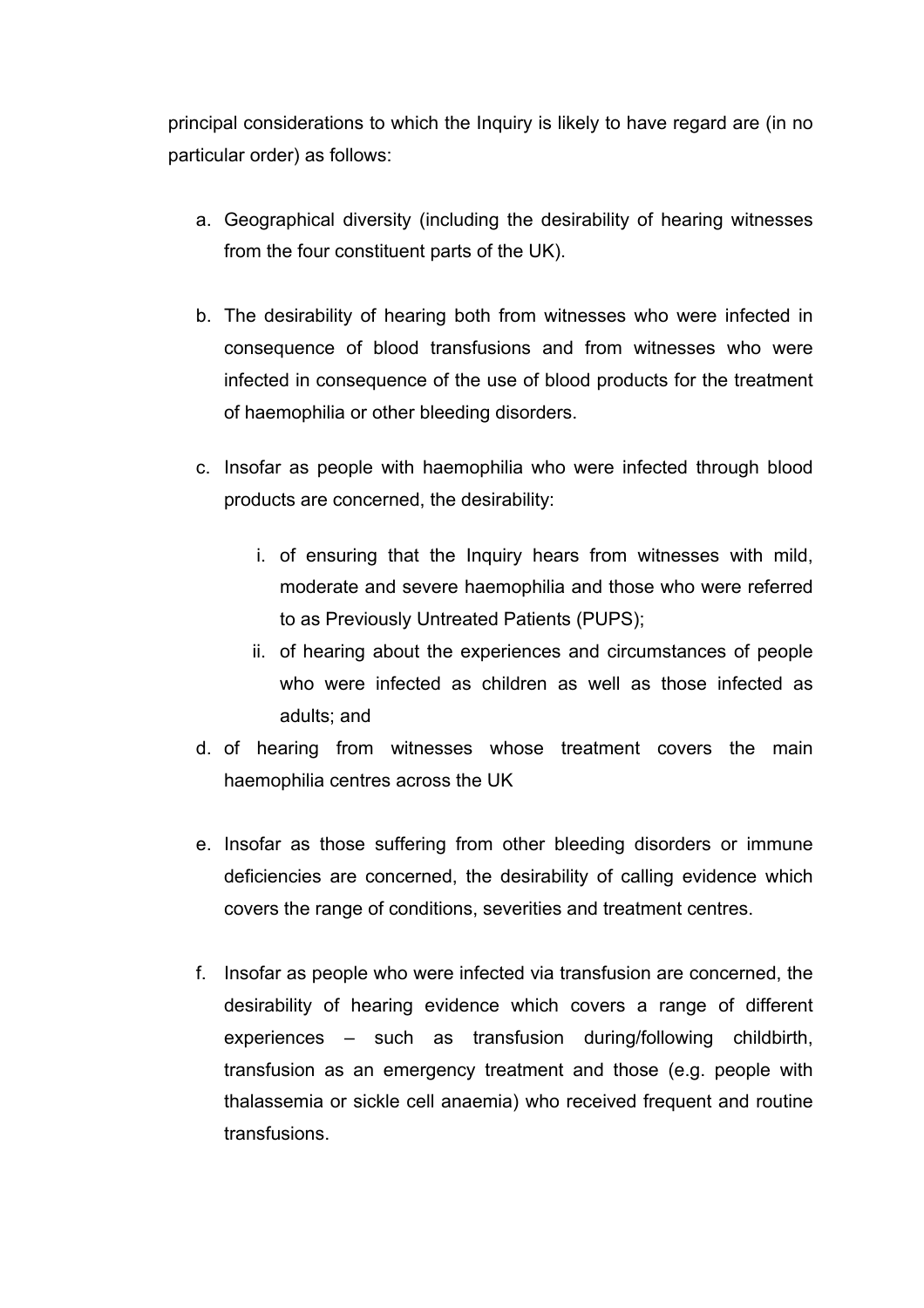- g. The desirability of hearing oral evidence which covers the range of time periods with which the Inquiry is principally concerned. The Inquiry is keen to select, so far as it can reasonably do so in the available time, witnesses whose experiences cover sufficiently periods in which there were developments in treatment, changes in the source of blood supply, advances in identifying the agents causative of AIDS, or hepatitis, changes in donor selection, screening of donations, introduction of methods of viral inactivation in blood products, developments in scientific knowledge, and developments in the structures in place to deal with patient safety as well as changes in the response of public authorities to the social and financial consequences for individuals of infection and treatment.
- h. The desirability of hearing from witnesses who have been infected with HIV (the Inquiry is keen that the evidence should reflect the different experiences of such witnesses, and should include evidence as to the various treatments for HIV/AIDS).
- i. The desirability of hearing from witnesses who have been infected with HCV (the Inquiry is keen that the evidence should include both those who cleared the infection and those who have suffered the most serious consequences such as cirrhosis, as well as witnesses who can give evidence as to their experiences of the various treatments for HCV).
- j. The desirability of hearing also from people infected with HBV, people who were co-infected, people who were or may have been exposed to vCJD and people who were indirectly infected i.e. infected as the spouse/partner/child of a person given infected blood or blood products.
- k. The desirability of hearing evidence which illustrates issues relating to: testing, treatment and/or research without consent; how people were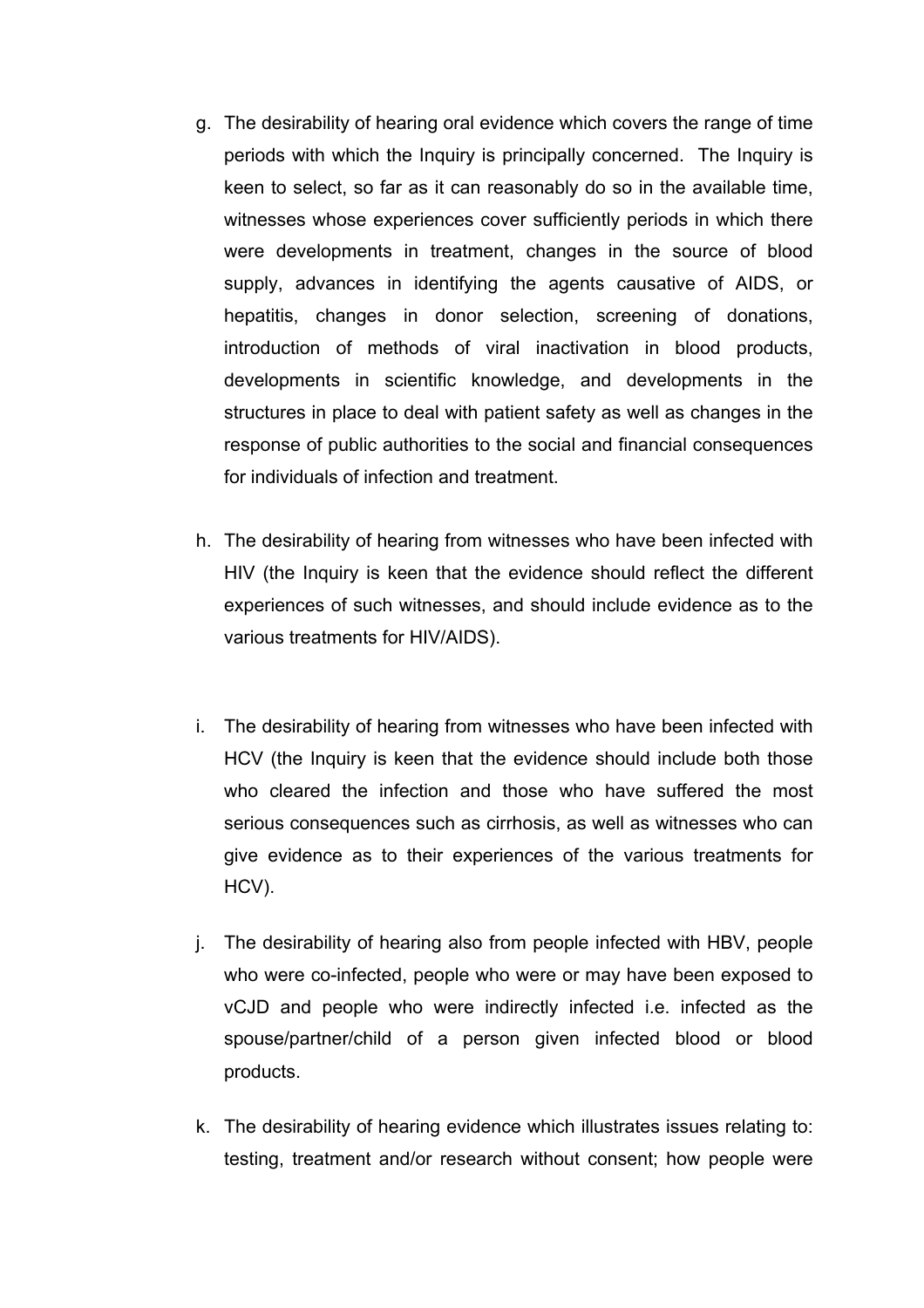given information about their diagnosis; delay in informing people of their diagnosis; the advice given to them; the adequacy of any "look back" exercises; and other issues relating to communication and consent.

- l. The desirability of hearing evidence that encompasses the range of different impacts identified in the Terms of Reference such as physical and mental ill health; bereavement; impact on family life; stigma; career and educational impact; difficulties accessing medical and dental treatment and psychological support; the impact of the actions of the various Trusts and Funds and financial detriment.
- 9. It is for the Chair to decide which witnesses to call to give oral evidence. Whether a witness is legally represented or not is irrelevant to that decision. There is no room for any "quota" based approach. However, the Inquiry is keen to invite the legal representatives of infected and affected people to put forward suggestions as to which of their clients should be called (together with, if the legal representatives wish, brief reasons for the suggestions) and all such nominations will be considered by the Chair when reaching his decision. The Inquiry is conscious that legal representatives will know their clients best, and welcomes their help in this way in making selections, some of which will inevitably disappoint many of those who would have hoped to give oral evidence.
- 10.Legal representatives who are assisting their clients to prepare witness statements are encouraged to provide those statements to the Inquiry as soon as they are finalised, and to put forward their suggestions as to who should be called to give oral evidence preferably by 15 February but in any case by 25 February 2019, so that decisions as to which witnesses to call and when can be made as soon as practicable. Those submitting statements to the Inquiry after that date, may still be called to give oral evidence, and legal representatives are invited to make suggestions as to who should be called from amongst their number as those further statements are submitted.